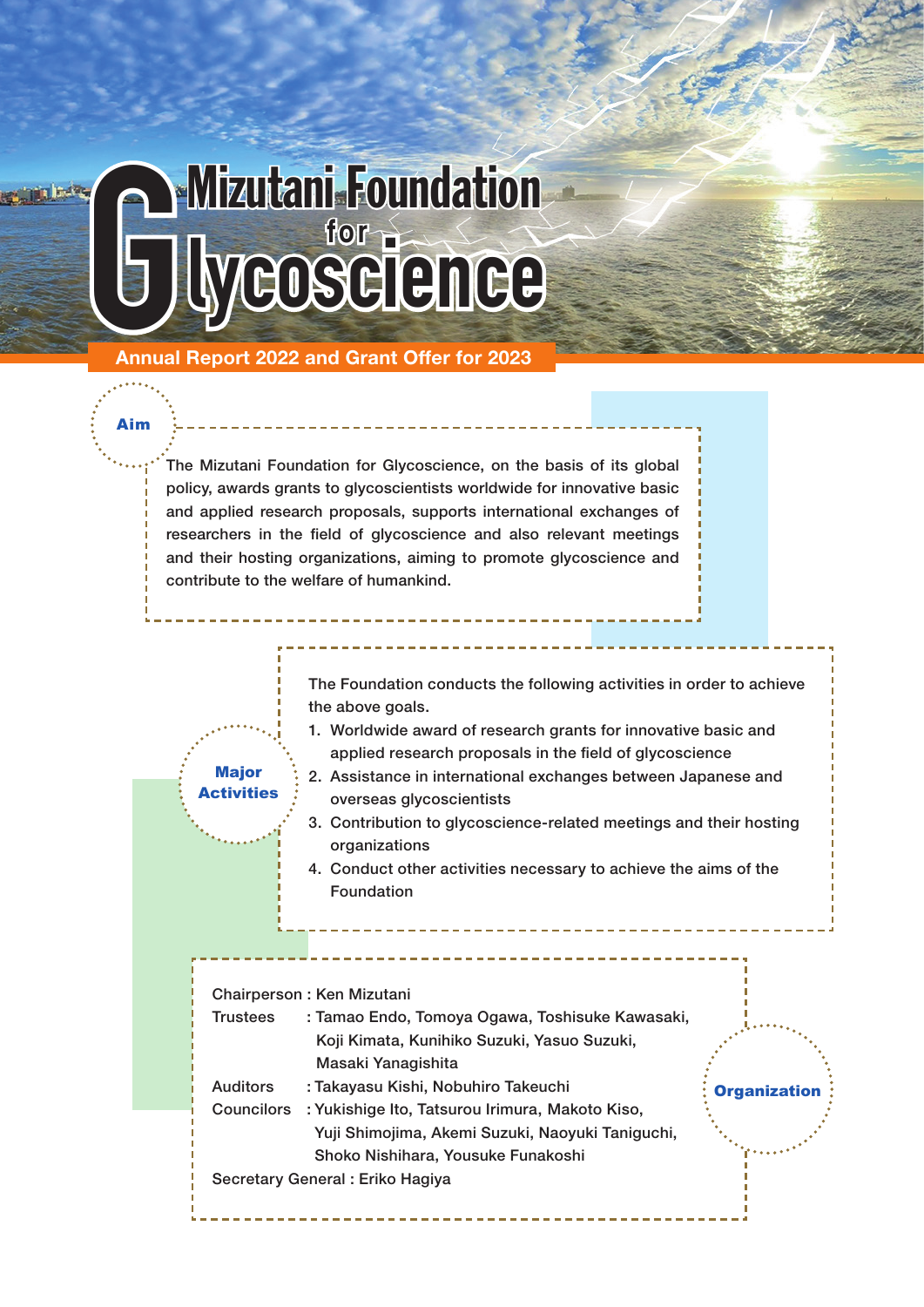

Mizutani Foundation for Glycoscience received 119 research grant applications from 28 countries in 2021. After careful evaluation for scientific and social merit, potentiality and feasibility, the Foundation decided to award the grants of approximately 70 milion yen in total to the following 14 projects.

*1.* **Aureli,Massimo** University of Milan,Italy  **Dissecting the molecular mechanism linking GCase-dependent lysosomal impairment with Parkinson's disease**

Grant recipients (in alphabetical order)

- *2.* **Corzana,Francisco** University of La Rioja,Spain **Carbon Dots-MUC1 conjugates: synthesis and applications of a novel class of fluorescent selfadjuvating cancer vaccines**
- *3.* **Halim,Adnan** University of Copenhagen,Denmark  **Exploring novel O-mannosylation pathways targeting cell-surface receptors**
- *4.* **Jafar-Nejad,Hamed** Baylor College of Medicine,United States **Role of deglycosylation at the interface of metabolism and innate immunity**
- *5.* **Katagiri,Yasuhiro** National Heart, Lung, and Blood Institute,United States **Novel Cleavage-Dependent Interaction of Proteoglycan Receptors with Neuropilin-1**
- *6.* **Katoh,Hiroto** The University of Tokyo,Japan **Elucidation of the biology of sulfated-GAG using human antibody library**
- *7.* **Kitazume,Shinobu** Fukushima Medical University,Japan

 **Regulatory role of HNK-1 capped O-Man glycan for glioma activation**

- *8.* **Kizuka,Yasuhiko** Gifu University,Japan **Mechanisms for protein-selective action of GnT-V**
- *9.* **Koiwa,Hisashi** Texas A&M University, United States

**Genetic dissection of plant complex N-glycan functions- enigma in plant biology**

- *10.* **Minsky,Neri** Sheba Medical Center,Israel **Deciphering Liver Glycome Regulation by the PGC-1/FN3K Axis**
- *11.* **Okino,Nozomu** Kyushu University,Japan **Synthetic machinery of bacterial glycosphingolipids and their applications**
- *12.* **Scott,Nichollas E.** University of Melbourne,Australia

**Understanding the substrate targeting of the pglL oligosaccharyltransferase family**

- *13.* **Shaul,Yoav D.** Hebrew University,Israel **Decoding heparan sulfate proteoglycans essential role in cancer aggressiveness**
- *14.* **Takeuchi,Hideyuki**  University of Shizuoka School of Pharmaceutical Sciences,Japan

**A new tactic to inhibit leukemia cell growth via the function of NOTCH O-glycans**

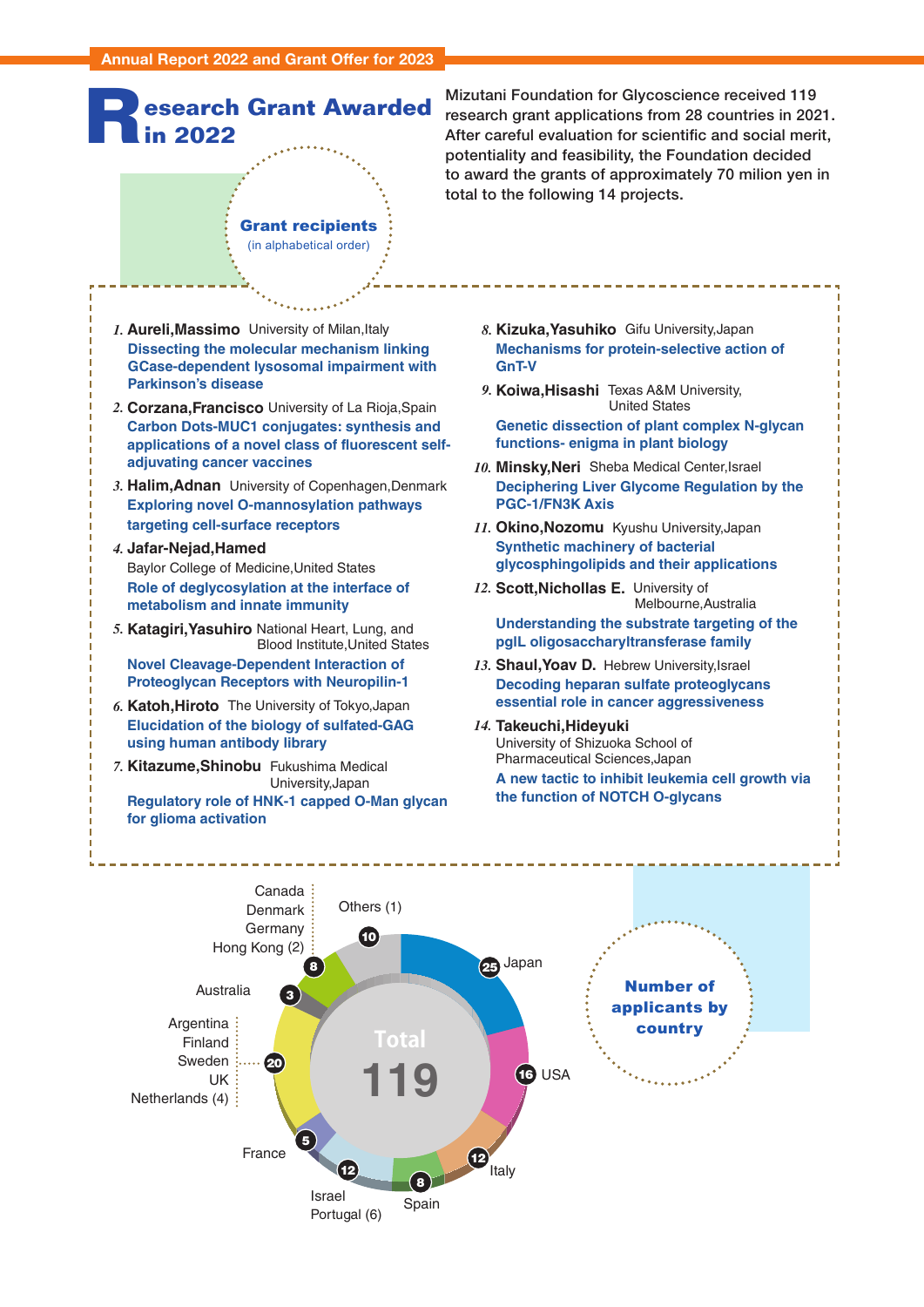### **G rantees G1993-2022**

Mizutani Foundation for Glycoscience invited research grants for twenty nine times and received 4,193 applications from 62 countries. After careful evaluation by the selection committee, the Foundation approved 468 projects of 30 countries and awarded a total of approximately 2,225 million yen to them.

**Continued** 



| Country            | <b>Applicants</b> | Country            | <b>Applicants</b> | Country             | Applicant:     |                          |
|--------------------|-------------------|--------------------|-------------------|---------------------|----------------|--------------------------|
| <b>USA</b>         | 1,450             | Denmark            | 22                | Chile               | 4              | <b>Number of</b>         |
| Japan              | 615               | <b>Hungary</b>     | 19                | <b>South Africa</b> | $\overline{4}$ | applicants by<br>country |
| UK                 | 248               | Austria            | 16                | <b>Bulgaria</b>     | 3              | 1993-2022                |
| Italy              | 210               | Greece             | 13                | <b>Turkey</b>       | $\sqrt{3}$     |                          |
| Australia          | 193               | Ireland            | 13                | Costa Rica          | 2              |                          |
| Canada             | 145               | <b>Malaysia</b>    | 13                | Cuba                | $\overline{2}$ |                          |
| <b>Israel</b>      | 143               | Norway             | 13                | Hong Kong           | $\overline{2}$ |                          |
| Sweden             | 123               | <b>New Zealand</b> | 12                | Iceland             | $\overline{2}$ |                          |
| Spain              | 121               | Nigeria            | 11                | Serbia & Montenegro | $\overline{2}$ |                          |
| <b>France</b>      | 109               | Poland             | 11                | <b>Tanzania</b>     | $\overline{2}$ |                          |
| Germany            | 95                | Taiwan             | 11                | Colombia            |                |                          |
| <b>Netherlands</b> | 80                | <b>Mexico</b>      | 10                | Estonia             |                |                          |
| Argentina          | 73                | Slovak Rep.        | 10                | Iran                |                |                          |
| Portugal           | 62                | Korea              | 8                 | <b>Jamaica</b>      |                |                          |
| China              | 52                | Croatia            | 7                 | Kenya               |                |                          |
| Finland            | 45                | <b>Thailand</b>    | $\overline{7}$    | Peru                |                |                          |
| Switzerland        | 44                | Uruguay            | 7                 | Saudi Arabia        |                |                          |
| <b>Brazil</b>      | 37                | Czech Rep.         | 6                 | Sri Lanka           |                |                          |
| India              | 34                | Singapore          | 6                 | Uganda              |                |                          |
| <b>Belgium</b>     | 31                | Pakistan           | 5                 | <b>Total</b>        | 4,193          |                          |
| Russia             | 23                | Slovenia           | 5                 | Country             | 62             |                          |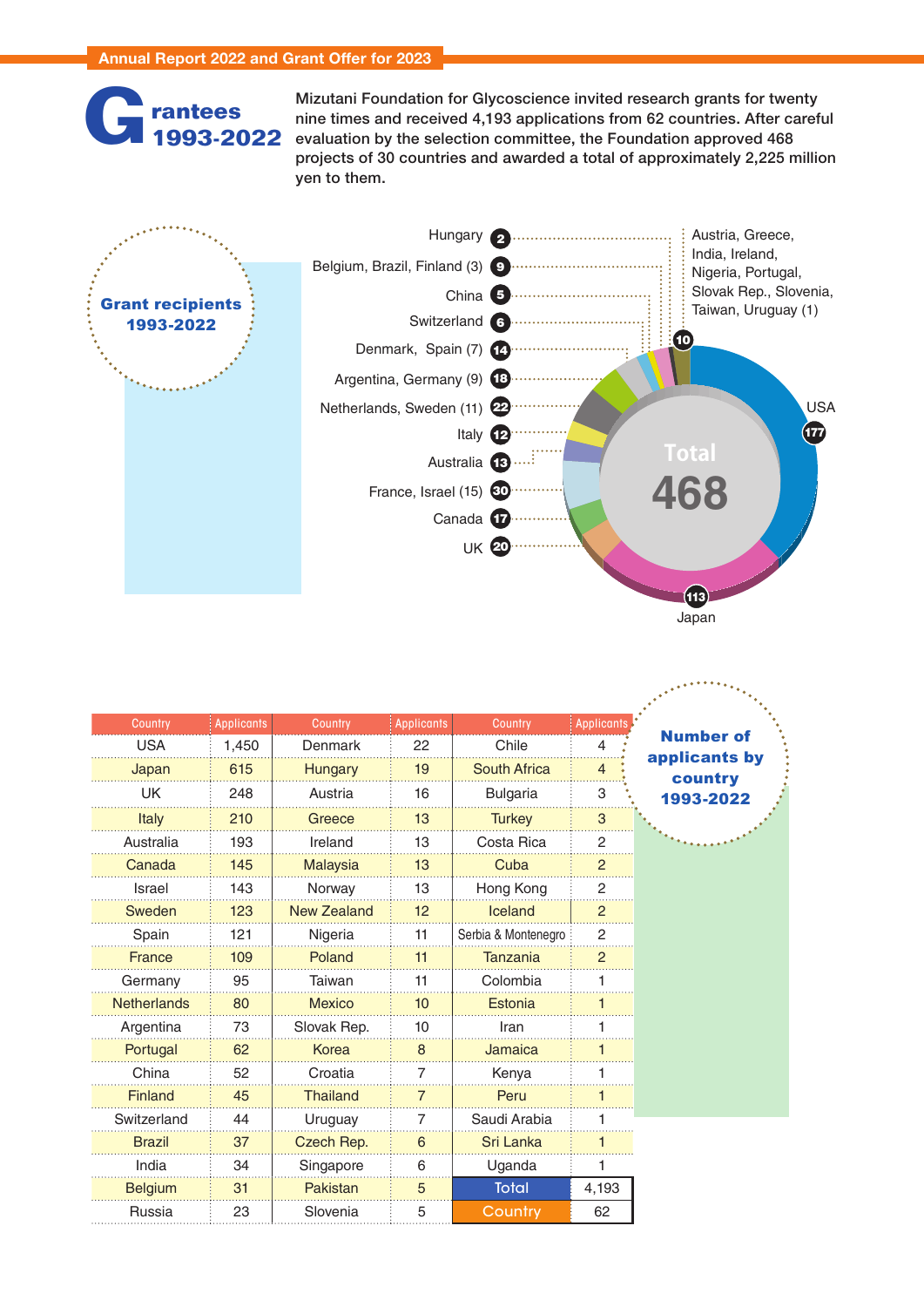

The Protection of Personal Information: The Foundation will use personal information obtained in relation to the Research Grant for administrative purposes.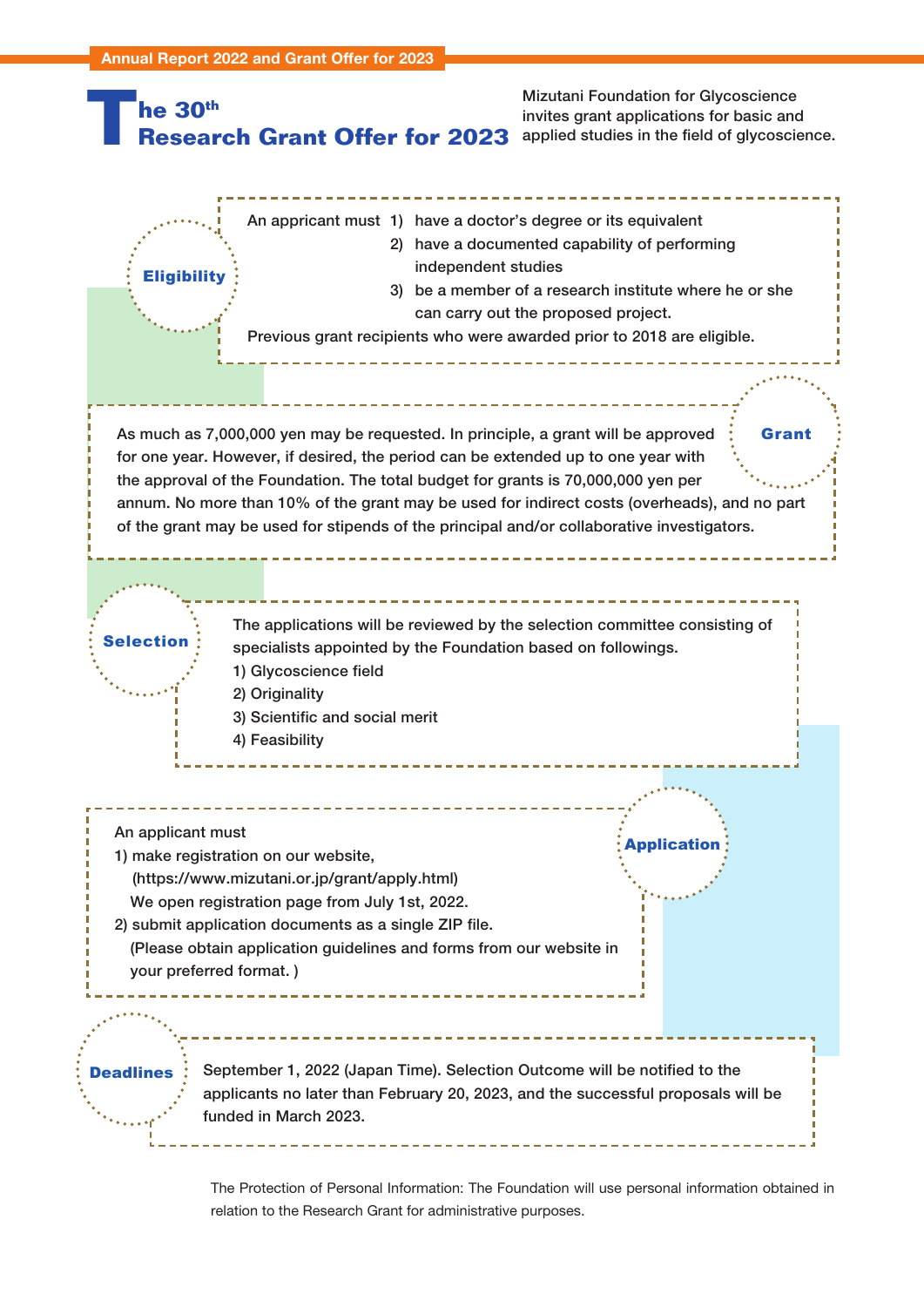#### **nternational Conferences I**

**INITERNIA MINICE MIXEL MIZUTANI Foundation for Glycoscience offers grants to the organizers of<br>
<b>Gonferences** foreign glycoscientists.<br>
In the fiscal year 2021, we supported following conferences. international conferences to promote exchanges between Japanese and foreign glycoscientists.

In the fiscal year 2021, we supported following conferences.

|  | <b>Exchange</b><br><b>Program</b> |    |       |                                                                                        |                                                                      |
|--|-----------------------------------|----|-------|----------------------------------------------------------------------------------------|----------------------------------------------------------------------|
|  |                                   |    | (GRC) | 2021 Carbohydrates Gordon Research Conference                                          | New Hampshire, USA, 6/20-25, 2021<br>(Postponed for about two years) |
|  |                                   | 2. |       | International Scientific CDG Symposium 2021 on<br>Congenital Disorder of Glycosylation | Prague, Czech Republic,<br>6/23-25.2021                              |
|  |                                   | 3. |       | The 9th Biannual Meeting on<br>Microbial Carbohydrates (BMMC)                          | Napoli, Italy, 11/3-5,2021<br>(Postponed for about one year)         |
|  |                                   |    |       |                                                                                        |                                                                      |



This grant is for organizers of domestic conferences held in Japan.

We supported following conferences in the fiscal year 2021. er andere gehandliche Statt der Statt der Statt der Statt der Statt der Statt der Statt der Statt der Statt d<br>Geskiedenis der Statt der Statt der Statt der Statt der Statt des Statt des Statt des Statt des Statt des Stat

|    | 1. 第 23 回比較グライコーム研究会(横浜)             | 神奈川、8/21, 2021       | <b>Domestic</b><br><b>Conferences</b><br>in Japan |
|----|--------------------------------------|----------------------|---------------------------------------------------|
|    | 2. 第 15 回 東北糖鎖研究会                    | 岩 手、8/25, 2021       |                                                   |
|    | 3. 第35回日本キチン・キトサン学会大会                | 鹿児島、8/26-27, 2021    |                                                   |
|    | 4. 第 70 回日本応用糖質科学会 2021 年度大会         | 北海道、8/26-9/10, 2021  |                                                   |
|    | 5. 第 20 回青森糖質研究会                     | 青 森、10/15, 2021      |                                                   |
|    | 6. 第40回日本糖質学会年会                      | 鹿児島、10/26-29、2021    |                                                   |
|    | 7. 第15回多糖の未来フォーラム                    | 福 岡、11/12, 2021      |                                                   |
| 8. | 第 17 回糖鎖科学中部拠点フォーラム<br>「若手の力」と糖鎖科学講義 | 岐 阜、1/13, 1/18, 2022 |                                                   |